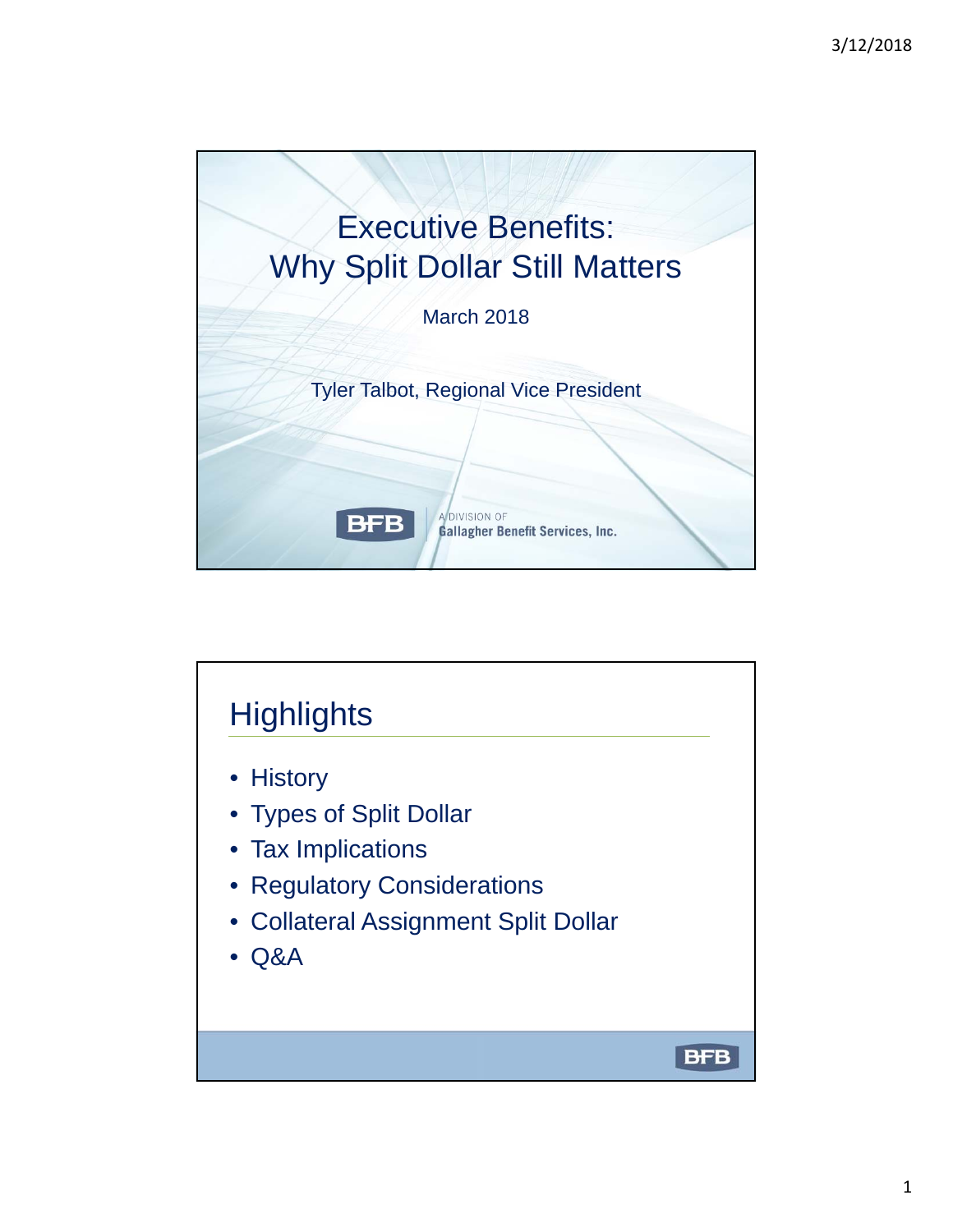

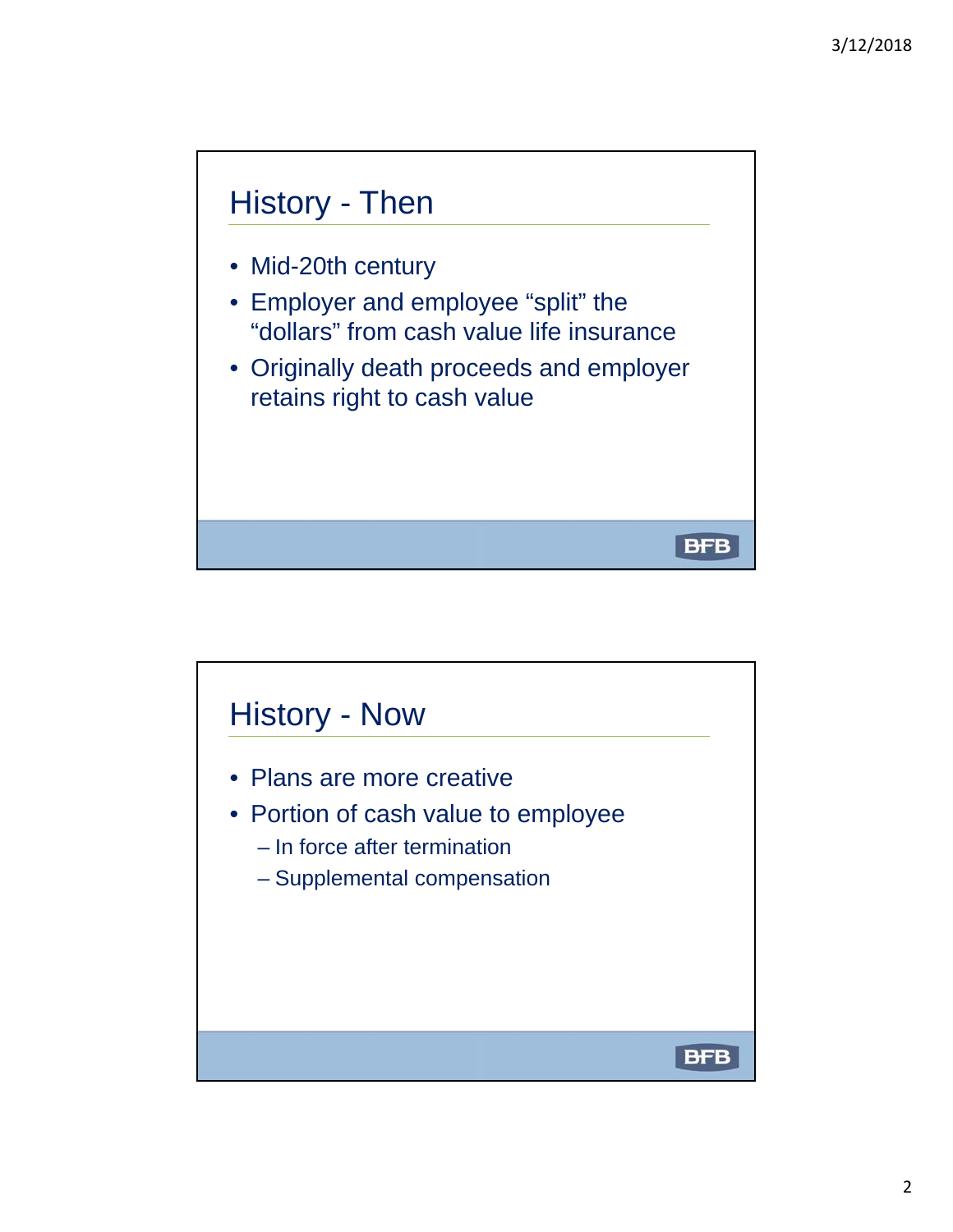

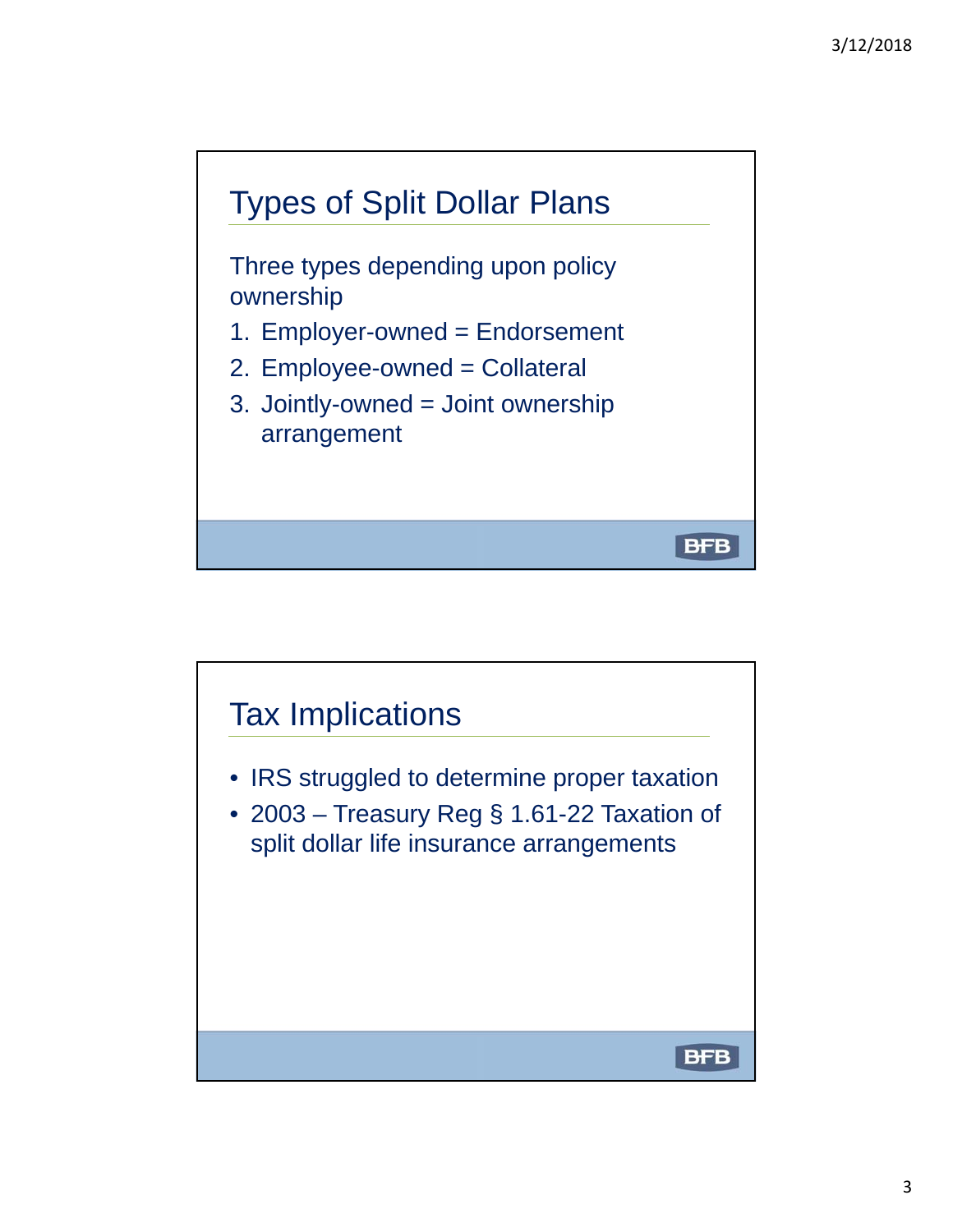

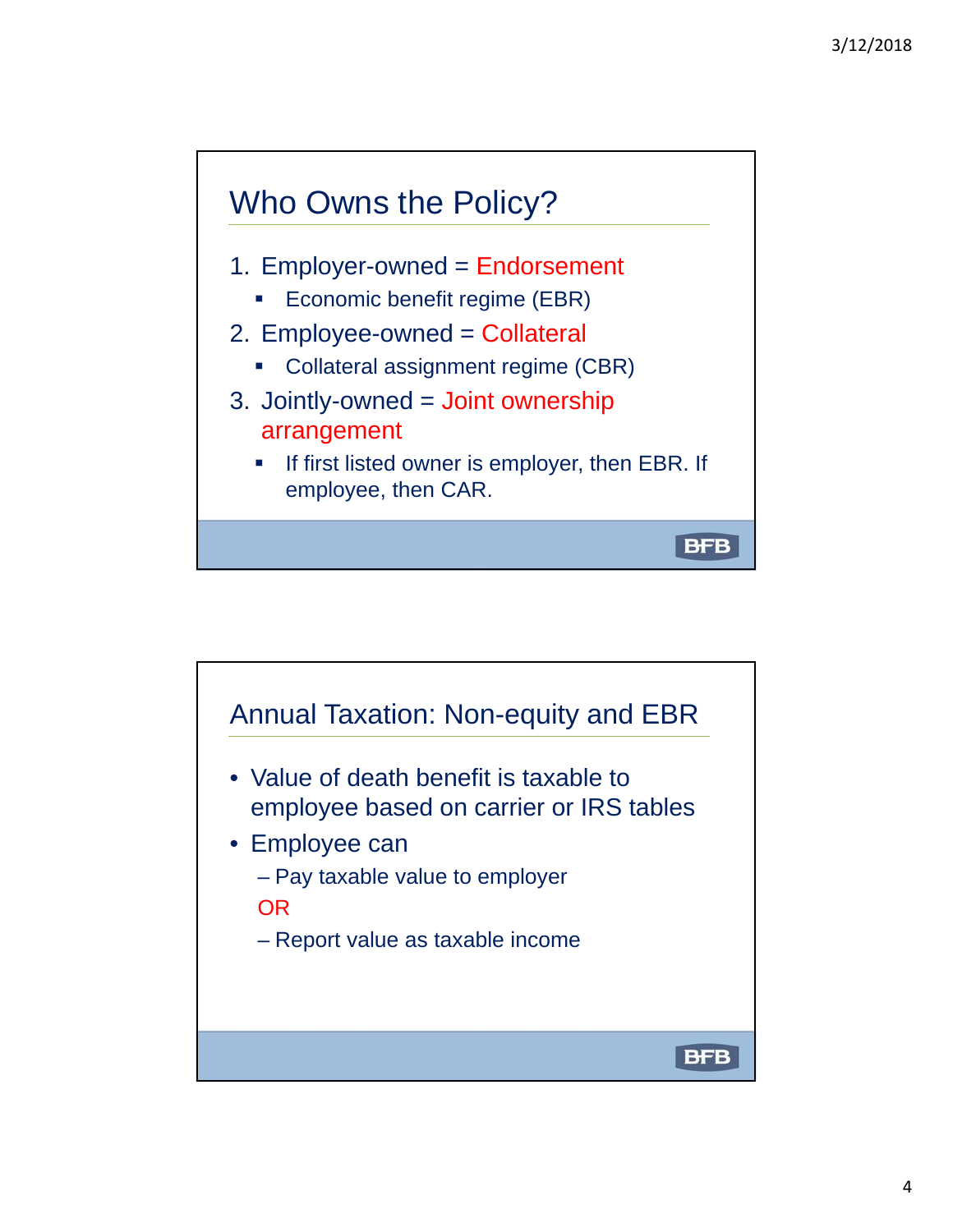

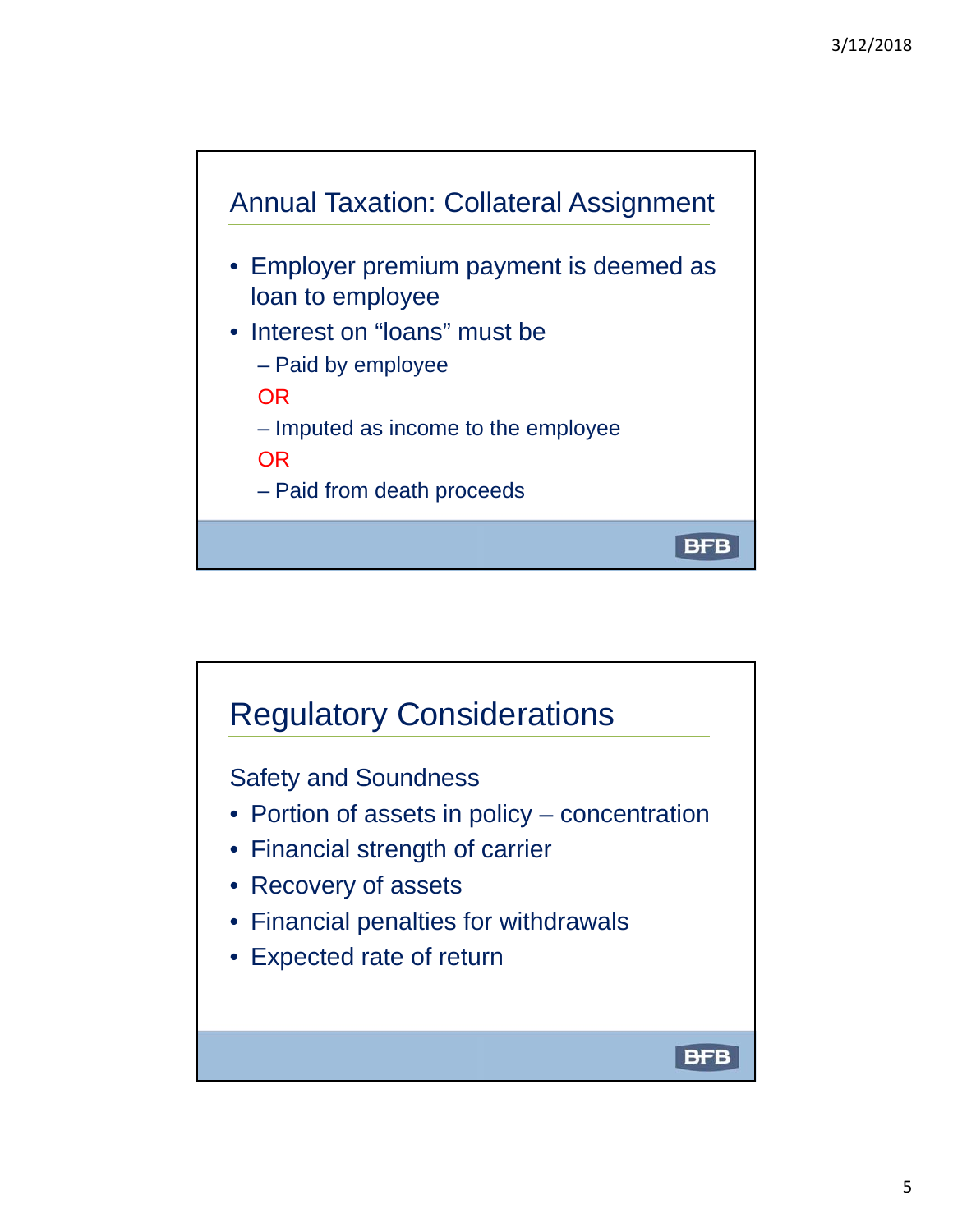

## Plan Overview Credit union pays premium on life insurance policy with two components: 1. Creates fund for Executive – tax-free retirement income 2. Death proceeds: **Repays premium + interest; key person** coverage Tax-free death benefit to beneficiary**BFB**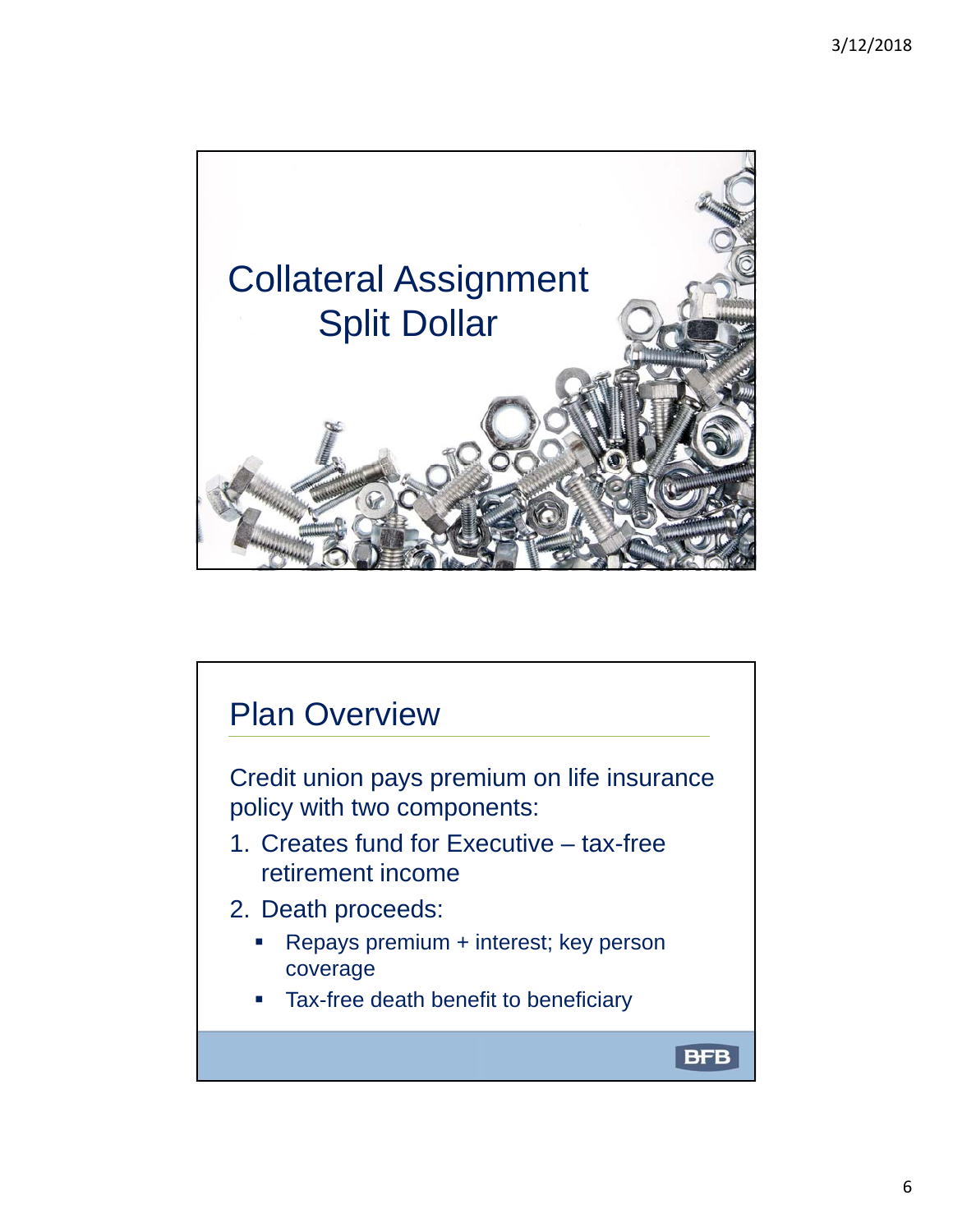**BFB** 



- Executive owns policy; IRS treats premium as loan
- Non-recourse loan but recovery secured by collateral assignment of cash values and death proceeds
- Interest rate locked in at long-term AFR
- Plan conforms to Treasury Regs and NCUA Guidance

|                          |                        |                           | <b>Shortfall Analysis</b>                                                                                                   |                                    |            |                        |                            |                              |                            |                                         |                                              |
|--------------------------|------------------------|---------------------------|-----------------------------------------------------------------------------------------------------------------------------|------------------------------------|------------|------------------------|----------------------------|------------------------------|----------------------------|-----------------------------------------|----------------------------------------------|
| <b>COMPENSATION</b>      |                        | Employer                  | <b>EXISTING BENEFIT PLANS</b>                                                                                               | Total                              |            |                        | <b>RETIREMENT GOAL</b>     | Total                        |                            | <b>SHORTFALL</b><br><b>Split Dollar</b> | 457(f)                                       |
| Current<br>Salary<br>(S) | Final<br>Salary<br>(S) | Social<br>Security<br>(S) | Employer<br>401(k)<br>(S)                                                                                                   | Existing<br><b>Benefits</b><br>(S) | Total<br>% | Years<br>of<br>Service | Goal<br>Total<br>%         | Annual<br>Benefit<br>(S)     | Shortfall<br>%             | Annual<br>Shortfall<br>Amount (\$)      | Alternative<br>Lump Sum<br>Distribution (\$) |
| (1)                      | (2)                    | (3)                       | (4)                                                                                                                         | (5)                                | (6)        | $\sigma$               | (8)                        | (9)                          | (10)                       | (11)                                    | (12)                                         |
| 100,000                  | 197,993                | 24,924                    | Sample Executive, Male Age 50; 1/1/1995 Hire Date, Current Age 50, Retirement Age 65, 20 Retirement Benefit Years<br>36.024 | 60,948                             | 30.78%     | 35                     | 50.00%<br>60,00%<br>70.00% | 98.997<br>118,796<br>138,595 | 19.22%<br>29.22%<br>39.22% | \$38,049<br>\$57,848<br>\$77,647        | \$486,919<br>\$740,295<br>\$993,671          |
|                          |                        |                           |                                                                                                                             |                                    |            |                        |                            |                              |                            |                                         |                                              |
|                          |                        |                           |                                                                                                                             |                                    |            |                        |                            |                              |                            |                                         |                                              |
|                          |                        |                           |                                                                                                                             |                                    |            |                        |                            |                              |                            |                                         |                                              |
|                          |                        |                           |                                                                                                                             |                                    |            |                        |                            |                              |                            |                                         |                                              |
|                          |                        |                           |                                                                                                                             |                                    |            |                        |                            |                              |                            |                                         |                                              |
|                          |                        |                           |                                                                                                                             |                                    |            |                        |                            |                              |                            |                                         |                                              |
|                          |                        |                           |                                                                                                                             |                                    |            |                        |                            |                              |                            |                                         |                                              |
|                          |                        |                           |                                                                                                                             |                                    |            |                        |                            |                              |                            |                                         |                                              |
|                          |                        |                           |                                                                                                                             |                                    |            |                        |                            |                              |                            |                                         |                                              |
|                          |                        |                           |                                                                                                                             |                                    |            |                        |                            |                              |                            | в                                       |                                              |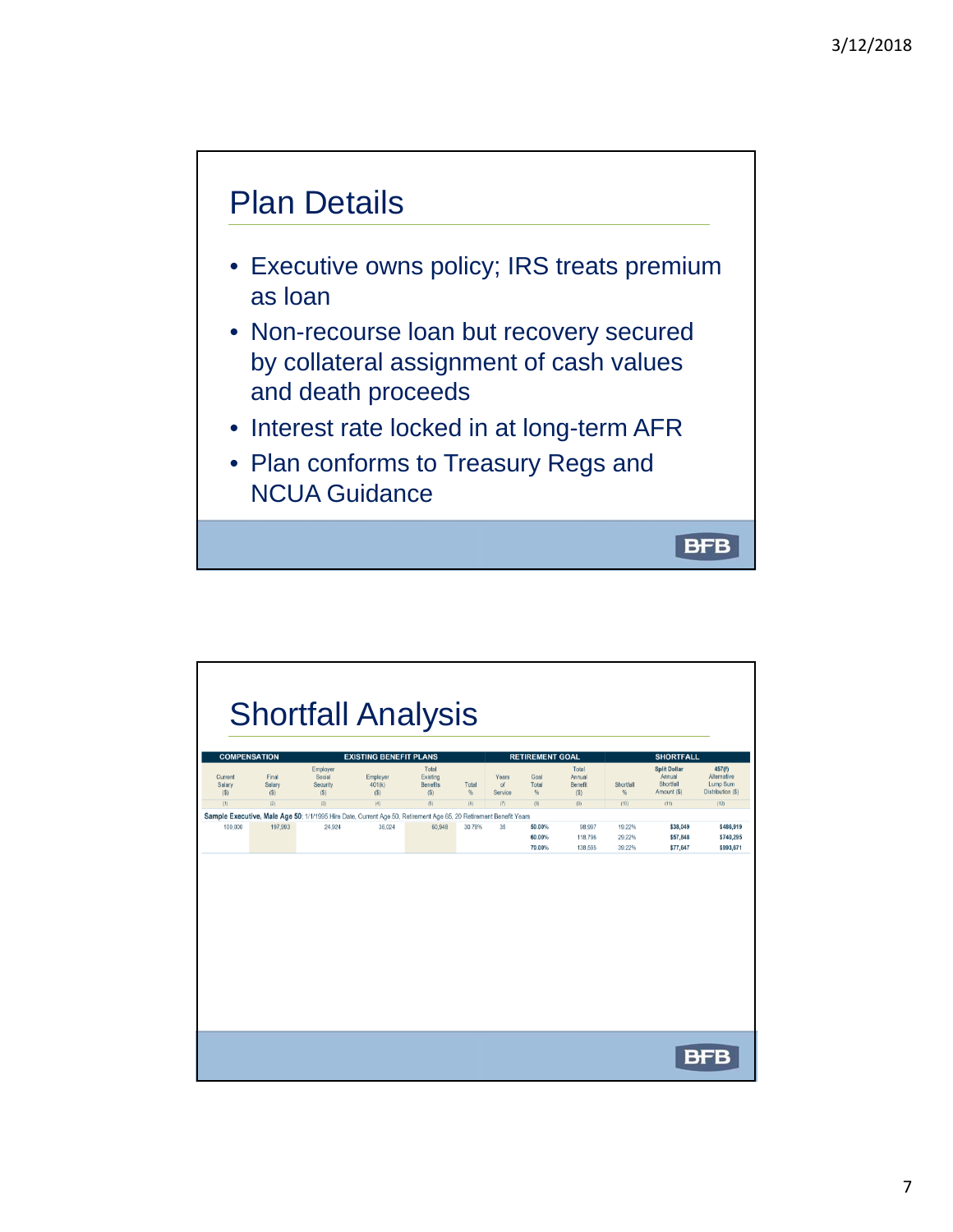| <b>COMPENSATION</b>      |                        |                                       | Compensation<br><b>EXISTING BENEFIT PLANS</b>                                                                                      |                                             |               |                            | <b>RETIREMENT GOAL</b>            |                                          |                                    | <b>SHORTFALL</b>                                          |                                                        |
|--------------------------|------------------------|---------------------------------------|------------------------------------------------------------------------------------------------------------------------------------|---------------------------------------------|---------------|----------------------------|-----------------------------------|------------------------------------------|------------------------------------|-----------------------------------------------------------|--------------------------------------------------------|
| Current<br>Salary<br>(S) | Final<br>Salary<br>(S) | Employer<br>Social<br>Security<br>(S) | Employer<br>401(k)<br>(S)                                                                                                          | Total<br>Existing<br><b>Benefits</b><br>(S) | Total<br>%    | Years<br>of<br>Service     | Goal<br>Total<br>%                | Total<br>Annual<br>Benefit<br>(S)<br>(9) | Shortfall<br>%                     | <b>Split Dollar</b><br>Annual<br>Shortfall<br>Amount (\$) | 457(f)<br>Alternative<br>Lump Sum<br>Distribution (\$) |
| (1)<br>100,000           | (2)<br>197.993         | (3)<br>24,924                         | (4)<br>Sample Executive, Male Age 50; 1/1/1995 Hire Dale, Current Age 50, Retirement Age 65, 20 Retirement Benefit Years<br>36.024 | (5)<br>60.948                               | (6)<br>30.78% | (7)<br>35                  | (8)<br>50,00%<br>60.00%<br>70.00% | 98.997<br>118,796<br>138,595             | (10)<br>19.22%<br>29.22%<br>39.22% | (11)<br>\$38,049<br>\$57,848<br>\$77,647                  | (12)<br>\$486,919<br>\$740,295<br>\$993,671            |
|                          |                        |                                       |                                                                                                                                    | <b>COMPENSATION</b>                         |               |                            |                                   |                                          |                                    |                                                           |                                                        |
|                          |                        |                                       | Current<br>Salary<br>$(\$\)$                                                                                                       |                                             |               | Final<br>Salary<br>$($ \$) |                                   |                                          |                                    |                                                           |                                                        |
|                          |                        |                                       |                                                                                                                                    | (1)<br>Sample Executive, Male Age 50        |               | (2)                        |                                   |                                          |                                    |                                                           |                                                        |
|                          |                        |                                       |                                                                                                                                    | 100,000                                     |               |                            | 197,993                           |                                          |                                    |                                                           | BH                                                     |

| <b>Existing Benefit Plans</b>                   |                                                                                                                               |                           |                                                                              |            |                                                       |                                              |                                          |                            |                                                                               |                                                        |
|-------------------------------------------------|-------------------------------------------------------------------------------------------------------------------------------|---------------------------|------------------------------------------------------------------------------|------------|-------------------------------------------------------|----------------------------------------------|------------------------------------------|----------------------------|-------------------------------------------------------------------------------|--------------------------------------------------------|
| <b>COMPENSATION</b><br>Current<br>Salary<br>(S) | Employer<br>$\chi$ ocial<br>Final<br>Salary<br>Security<br>(S)<br>(S)                                                         | Employer<br>401(k)<br>(S) | <b>EXISTING BENEFIT PLANS</b><br>Total<br>Existing<br><b>Benefits</b><br>(S) | Total<br>% | Years<br>of<br>Service                                | <b>RETIREMENT GOAL</b><br>Goal<br>Total<br>% | Total<br>Annual<br><b>Benefit</b><br>(S) | Shortfall<br>%             | <b>SHORTFALL</b><br><b>Split Dollar</b><br>Annual<br>Shortfall<br>Amount (\$) | 457(f)<br>Alternative<br>Lump Sum<br>Distribution (\$) |
| (1)                                             | (2)<br>(3)                                                                                                                    | (4)                       | (5)                                                                          | (6)        | $\sigma$                                              | (8)                                          | (9)                                      | (10)                       | (11)                                                                          | (12)                                                   |
| 100,000                                         | Sample Executive, Male Age 50; 11/1/1995 Hire Date, Current Age 50, Retirement Age 65, 20 Retirement Benefit Years<br>197.993 | 24,924                    | 36.024<br>60,948                                                             | 30.78%     | 35                                                    | 50.00%<br>60,00%<br>70.00%                   | 98.997<br>118.796<br>138.595             | 19.22%<br>29.22%<br>39.22% | \$38,049<br>\$57,848<br>\$77,647                                              | \$486,919<br>\$740,295<br>\$993,671                    |
|                                                 |                                                                                                                               |                           | <b>EXISTING BENEFIT PLANS</b>                                                |            |                                                       |                                              |                                          |                            |                                                                               |                                                        |
|                                                 | Employer<br>Social<br>Security<br>$($ \$)                                                                                     |                           | Employer<br>401(k)<br>(S)                                                    |            | Total<br><b>Existing</b><br><b>Benefits</b><br>$(\$)$ |                                              | Total<br>$\frac{0}{0}$                   |                            |                                                                               |                                                        |
|                                                 | (3)                                                                                                                           |                           | (4)                                                                          |            |                                                       | (5)                                          |                                          | (6)                        |                                                                               |                                                        |
|                                                 |                                                                                                                               | 24,924                    |                                                                              | 36.024     |                                                       |                                              | 60.948                                   | 30.78%                     |                                                                               | BFB                                                    |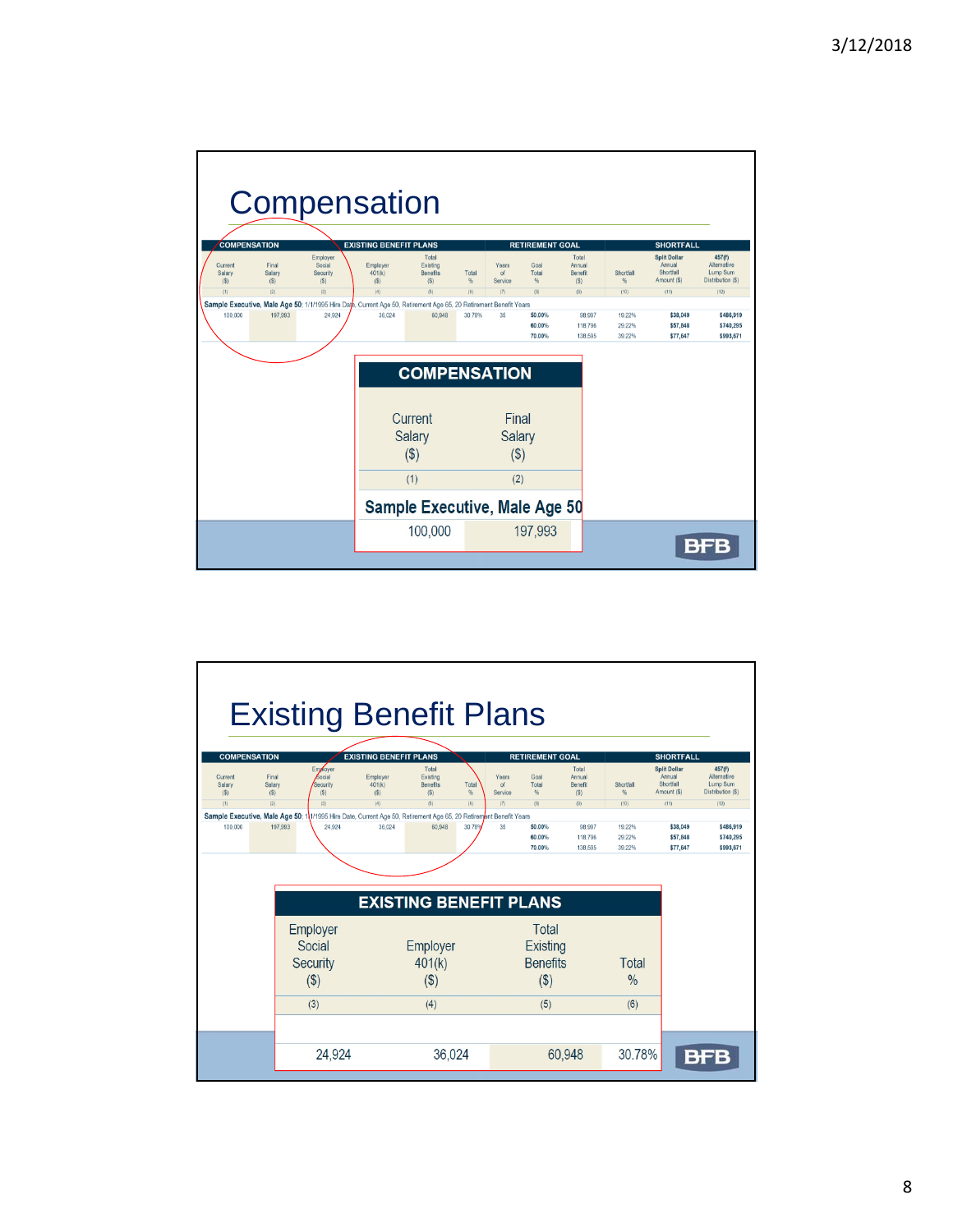|                          |                        | <b>Retirement Goal</b>                                                                                                                |                                             |                    |                        |                            |                                   |                           |                                                           |                                                        |
|--------------------------|------------------------|---------------------------------------------------------------------------------------------------------------------------------------|---------------------------------------------|--------------------|------------------------|----------------------------|-----------------------------------|---------------------------|-----------------------------------------------------------|--------------------------------------------------------|
| <b>COMPENSATION</b>      |                        |                                                                                                                                       | <b>EXISTING BENEFIT PLANS</b>               |                    |                        | <b>RETIREMENT GOAL</b>     |                                   |                           | <b>SHORTFALL</b>                                          |                                                        |
| Current<br>Salary<br>(S) | Final<br>Salary<br>(S) | Employer<br>Social<br>Employer<br>Security<br>401(k)<br>(S)<br>(S)                                                                    | Total<br>Existing<br><b>Benefits</b><br>(S) | Total<br>%         | Years<br>of<br>Service | Goal<br>Total<br>%         | Total<br>Annual<br>Benefit<br>(S) | Shorthall<br>%            | <b>Split Dollar</b><br>Annual<br>Shortfall<br>Amount (\$) | 457(f)<br>Alternative<br>Lump Sum<br>Distribution (\$) |
| (1)                      | (2)                    | (3)<br>(4)                                                                                                                            | (5)                                         | (6)                | (7)                    | (8)                        | (9)                               | (10)                      | (11)                                                      | (12)                                                   |
| 100,000                  | 197.993                | Sample Executive, Male Age 50; 1/1/1995 Hire Date, Current Age 50, Retirement Age 65, 20 Retirement Benefit Years<br>24.924<br>36.024 | 60.948                                      | 30.78%             | 35                     | 50,00%<br>60.00%<br>70.00% | 98.997<br>118,796<br>138,595      | 19.2%<br>20.22%<br>39.22% | \$38,049<br>\$57,848<br>\$77,647                          | \$486,919<br>\$740,295<br>\$993,671                    |
|                          |                        | <b>RETIREMENT GOAL</b>                                                                                                                |                                             |                    |                        |                            |                                   |                           |                                                           |                                                        |
|                          | Years<br>of<br>Service | Goal<br>Total<br>%                                                                                                                    | Total<br>Annual<br><b>Benefit</b><br>$(\$)$ |                    |                        |                            |                                   |                           |                                                           |                                                        |
|                          | (7)                    | (8)                                                                                                                                   | (9)                                         |                    |                        |                            |                                   |                           |                                                           |                                                        |
|                          | 35                     | 50.00%                                                                                                                                |                                             | 98,997             |                        |                            |                                   |                           |                                                           |                                                        |
|                          |                        | 60.00%<br>70.00%                                                                                                                      |                                             | 118,796<br>138,595 |                        |                            |                                   |                           |                                                           |                                                        |
|                          |                        |                                                                                                                                       |                                             |                    |                        |                            |                                   |                           |                                                           |                                                        |

|                          |                        | Shortfall                                                                                                                   |                               |                                             |            |                        |                            |                                            |                            |                                                           |                                                        |
|--------------------------|------------------------|-----------------------------------------------------------------------------------------------------------------------------|-------------------------------|---------------------------------------------|------------|------------------------|----------------------------|--------------------------------------------|----------------------------|-----------------------------------------------------------|--------------------------------------------------------|
|                          | <b>COMPENSATION</b>    |                                                                                                                             | <b>EXISTING BENEFIT PLANS</b> |                                             |            |                        | <b>RETIREMENT GOAL</b>     |                                            |                            | <b>SHORTFALL</b>                                          |                                                        |
| Current<br>Salary<br>(S) | Final<br>Salary<br>(S) | Employer<br>Social<br>Security<br>(S)                                                                                       | Employer<br>401(k)<br>(S)     | Total<br>Existing<br><b>Benefits</b><br>(S) | Total<br>% | Years<br>of<br>Service | Goal<br>Total<br>%         | Total<br>Annual<br>Benefit<br>(S)          | Shortfall<br>%             | <b>Split Dollar</b><br>Annual<br>Shortfall<br>Amount (\$) | 457(f)<br>Alternative<br>Lump Sum<br>Distribution (\$) |
| (1)                      | (2)                    | (3)                                                                                                                         | (4)                           | (5)                                         | (6)        | (7)                    | (8)                        | (9)                                        | (10)                       | (11)                                                      | (12)                                                   |
| 100,000                  | 197,993                | Sample Executive, Male Age 50; 1/1/1995 Hire Date, Current Age 50, Retirement Age 65, 20 Retirement Renefit Years<br>24,924 | 36.024                        | 60,948                                      | 30.78%     |                        | 50.00%<br>60,00%<br>70.80% | 98,997<br>118,796<br>138,595               | 19.22%<br>29.22%<br>39.22% | \$38,049<br>\$57,848<br>\$77,647                          | \$486,919<br>\$740,295<br>\$993,671                    |
|                          |                        | <b>RETIREMENT GOAL</b>                                                                                                      |                               |                                             |            |                        |                            | <b>SHORTFALL</b>                           |                            |                                                           |                                                        |
|                          | Years<br>of            | Goal<br>Total                                                                                                               | Annual                        | Total<br><b>Benefit</b>                     |            | Shortfall              |                            | <b>Split Dollar</b><br>Annual<br>Shortfall |                            | 457(f)<br>Alternative<br>Lump Sum                         |                                                        |
|                          | Service                | $\frac{0}{0}$                                                                                                               |                               | (S)                                         |            | $\frac{0}{0}$          |                            | Amount (\$)                                |                            | Distribution (\$)                                         |                                                        |
|                          | (7)                    | (8)                                                                                                                         |                               | (9)                                         |            | (10)                   |                            | (11)                                       |                            | (12)                                                      |                                                        |
|                          | 35                     | 50.00%                                                                                                                      |                               | 98,997                                      |            | 19 22%                 |                            | \$38,049                                   |                            | \$486,919                                                 |                                                        |
|                          |                        | 60.00%                                                                                                                      |                               | 118,796                                     |            | 29.22%                 |                            | \$57,848                                   |                            | \$740,295                                                 |                                                        |
|                          |                        | 70.00%                                                                                                                      |                               | 138,595                                     |            | 39.22%                 |                            | \$77,647                                   |                            | \$993,671                                                 |                                                        |
|                          |                        |                                                                                                                             |                               |                                             |            |                        |                            |                                            |                            |                                                           |                                                        |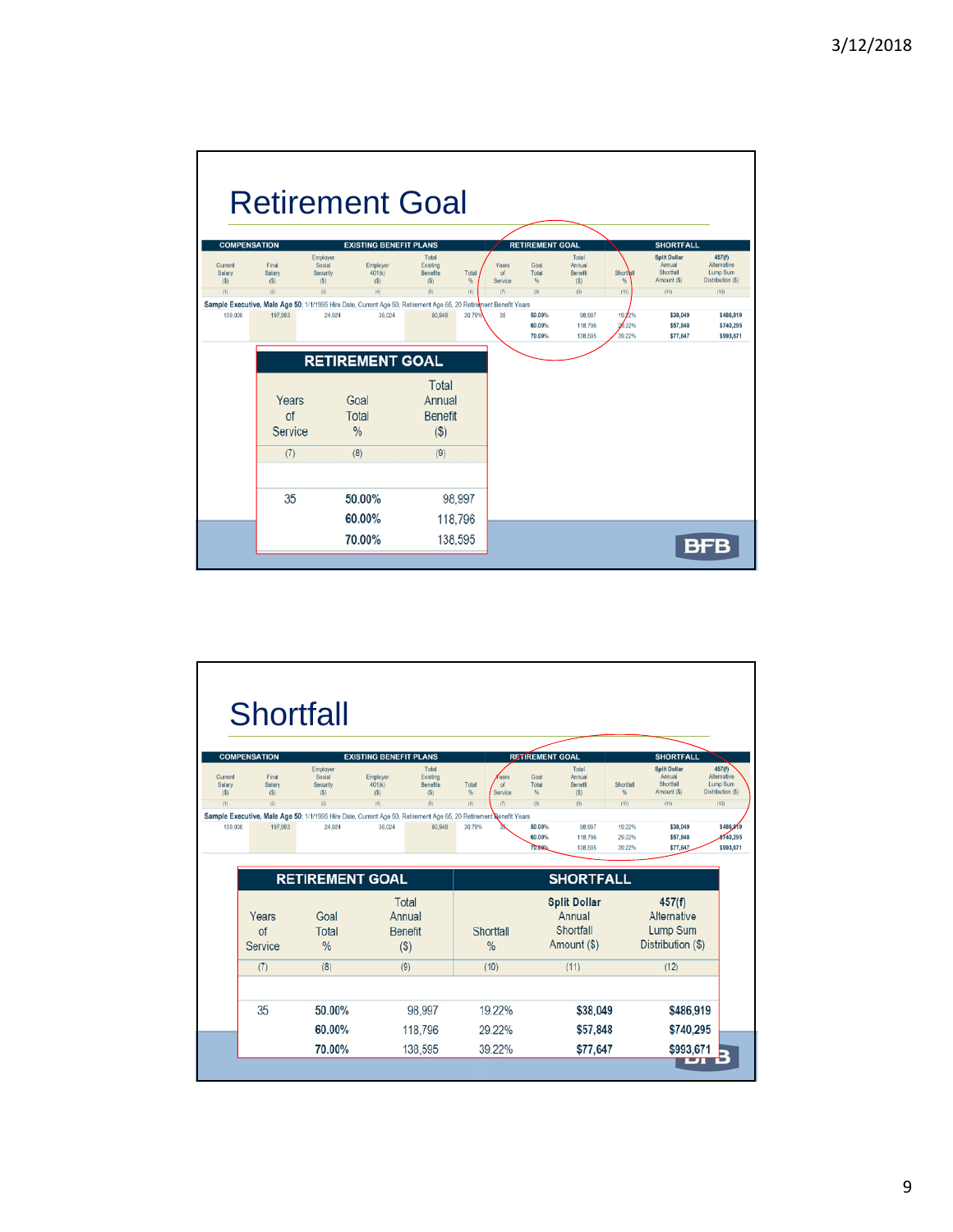

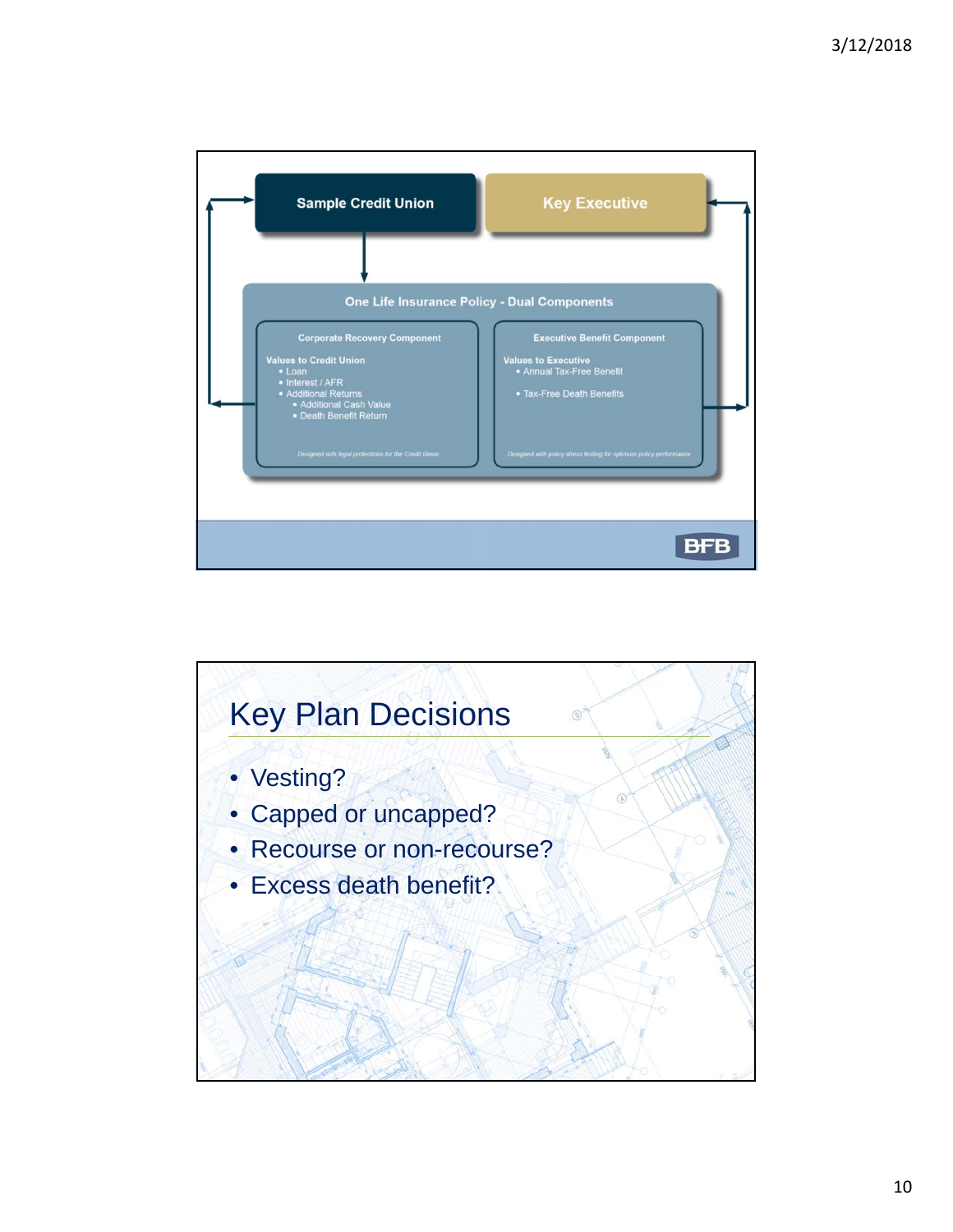

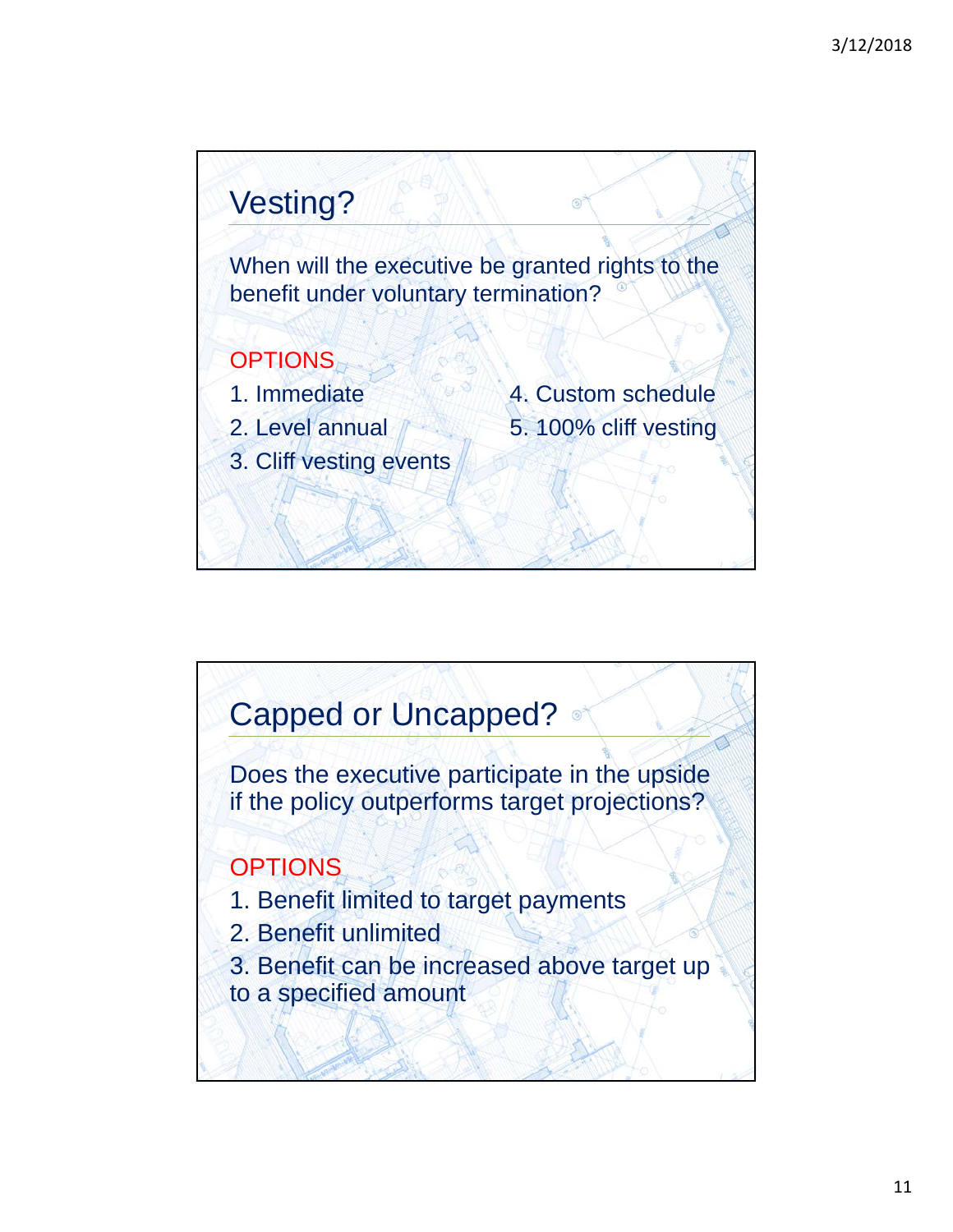

Are the executive's assets (other than the split dollar policy) subject to loan repayment claims?

## **OPTIONS**

- 1. Non-recourse
- 2. Partial recourse
- 3. Full recourse
- 4. Temporary recourse agreement



How will the death benefit above and beyond the loan repayment and executive benefit payments be divided?

## **OPTIONS**

- 1. 100% of excess to executive
- 2. 100% of excess to credit union
- 3. Custom split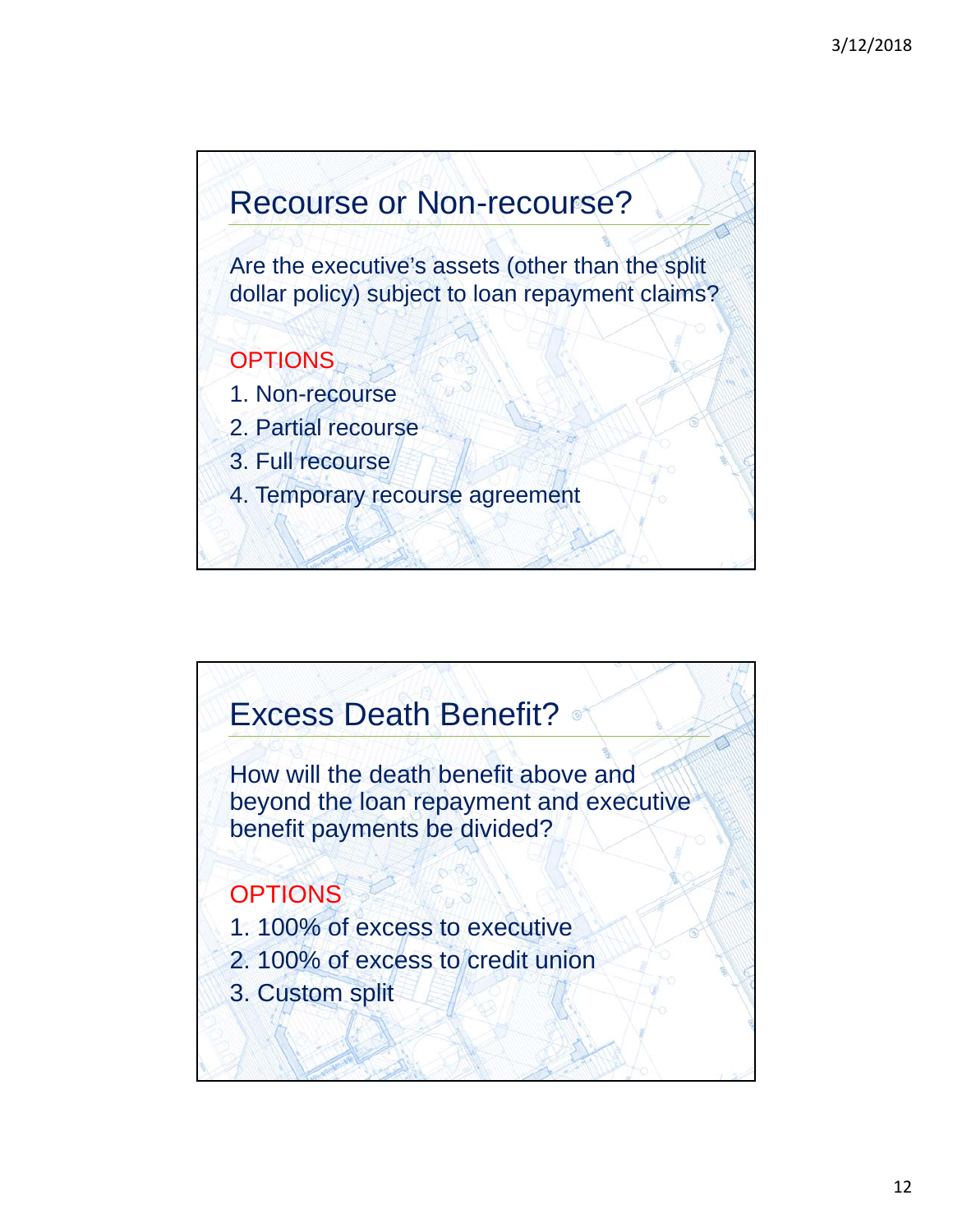